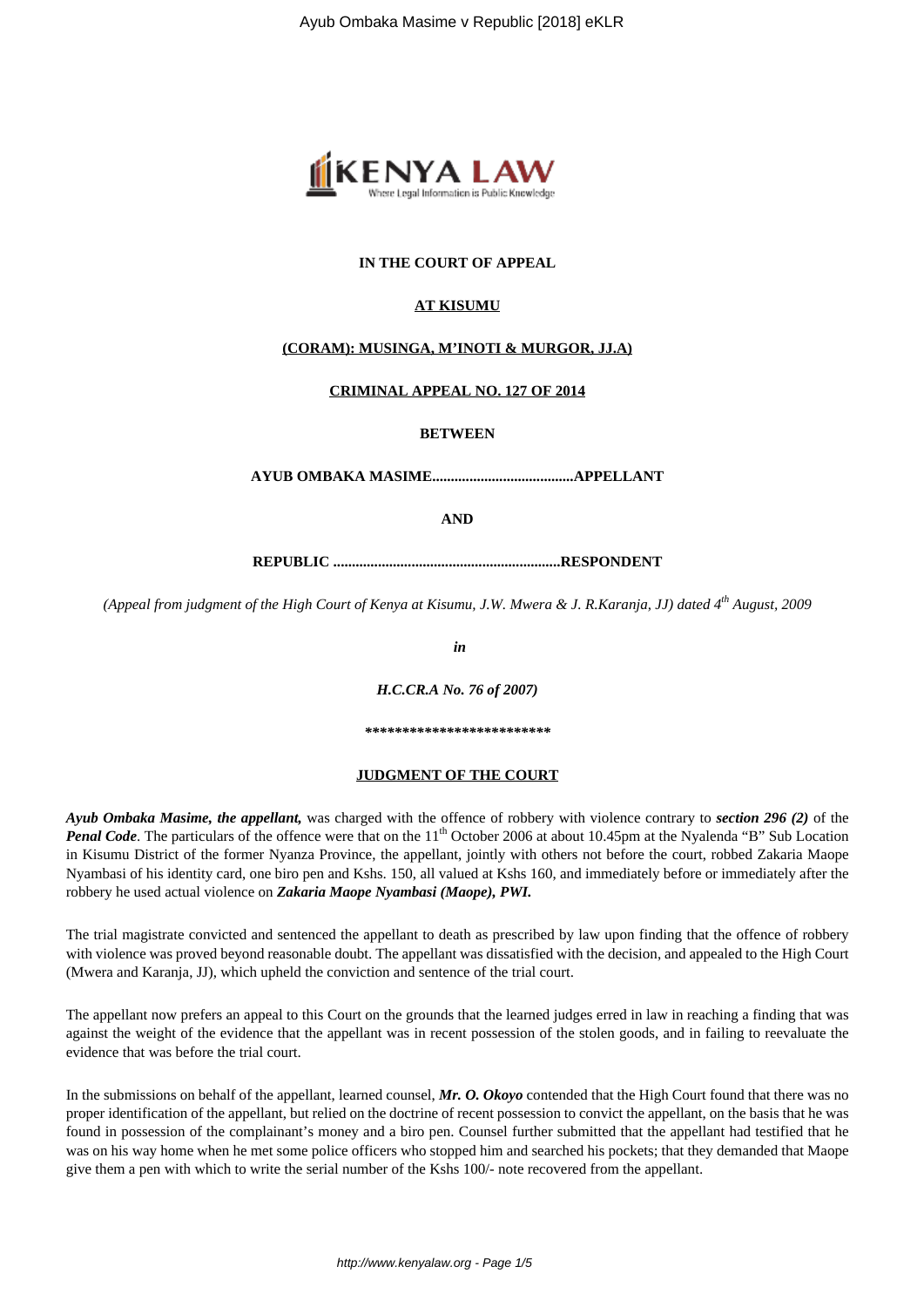Counsel also contended that with regard to the money, the High Court did not evaluate the evidence to ascertain the time it would have taken to transfer or pass on the Kshs. 50 which was not recovered from him. It was counsel's case that the court ought not to have convicted the appellant on the basis of Kshs. 100 since the alleged robbery was in respect of Kshs. 150. Finally counsel urged us to review the sentence, should we uphold the conviction, in the view of the decision of the Supreme Court in *Francis Karioko Muruatetu & Another v. Republic, SC Pet. No. 16 of 2015*.

*Mr. Ketoo*, learned counsel for the State conceded the appeal, and reiterated that the conviction was based on the doctrine of recent possession, but submitted that the only money found in the appellant's possession was Kshs. 100 and not Kshs. 150 as specified in the charge sheet. With respect to the pen, counsel further submitted that though the police officer had testified that the pen was in the appellant's pocket, the appellant had denied that it was recovered from him. Further, it was posited that though Maope had testified that the appellant was with 4 other people, there was no evidence pointing to the participation of the other attackers or that the missing Kshs. 50 was taken by one of them.

The jurisdiction of this Court, it is clearly defined as determining only questions of law on second appeals. See *Joseph Njoroge vs Republic [1982] KLR 388.*

We have considered the grounds of appeal and the parties' submissions and are of the view that the issue for determination is, whether the appellant was found in recent possession of Kshs. 150 and the biro pen that were stolen from the complainant.

At this juncture a brief outline of the facts is essential. At about 10.45pm on 11<sup>th</sup> October 2006, after a brief stop for two beers at Yanga Bar, Maope, an employee of Telkom Kenya, requested the bar's watchman to escort him to his house which was about 200 metres away. After they walked for a few minutes, four young men who were walking very fast overtook them. They then turned and confronted Maope and the watchman and demanded Maope's mobile phone. As he did not have one, the attackers emptied his pockets, while two of them restrained the watchman. They robbed him of Kshs. 150, a biro pen with the name Oketcha C.O., one of Maope's colleagues at work, written on a piece of paper inside the pen's tube, and a copy of an identity card.

According to Maope, the robbers carried on walking in the same direction, but soon thereafter they turned around and ran back towards them, as police officers on patrol in the area were chasing after them. One of them, the appellant herein, was apprehended by the police officers. Maope reported the incident, and identified the appellant, as one of the persons who had just robbed him. The appellant was searched, and the biro pen and Kshs. 100 were found in his possession. *Jason Odhiambo, PW2,* who was with Maope at the time of the robbery, repeated the evidence as narrated by Maope. He too had identified the appellant.

*PC Fredrick Muindi ,PW3*, and his colleagues were on patrol in the area on the night in question when he saw a group of four young men walking towards them. When they ordered them to stop, they ran off in different directions, but the police officers managed to arrest the appellant. It was while they were questioning him that Maope arrived at the scene and reported that he was robbed of Kshs. 150, a biro pen and a copy of an identity card by the appellant whom they identified. When they searched him, they found a pen which Maope identified as one of the items that was stolen from him.

The pen belonged to *Charles Otieno Okecha, PW4,* Maope's colleague who had lent it to him in the office, but Maope had not returned it; that the next day Maope had informed him that the pen had been stolen during a robbery whilst he was on his way home.

In his defence, the appellant testified that he was walking along the road, when he saw people running away from police officers who were chasing them. They arrested him and when Maope arrived at the scene, he identified him as the one of the people who had robbed him. The appellant admitted that he was searched, and Kshs. 100 note which Maope had removed from his (the appellant's) pocket was recovered from him; that the police officers had requested Maope for a pen to record the serial number of the Kshs. 100 note, and he was surprised when the pen was produced as an exhibit yet it was not recovered from him. He also claimed that the Kshs. 100 belonged to him.

Relying on the factors outlined in *Republic vs Turnbull (1976) 3 All ER 549*, the High Court found that the conditions at the scene of the offence were not conducive for identification of the appellant, and concluded that he appellant was not properly identified. The court however found that the appellant was circumstantially linked to the offence through the doctrine of recent possession, and hinged the appellant's conviction on this evidence.

On the finding on the doctrine of recent possession, the learned judges had this to say;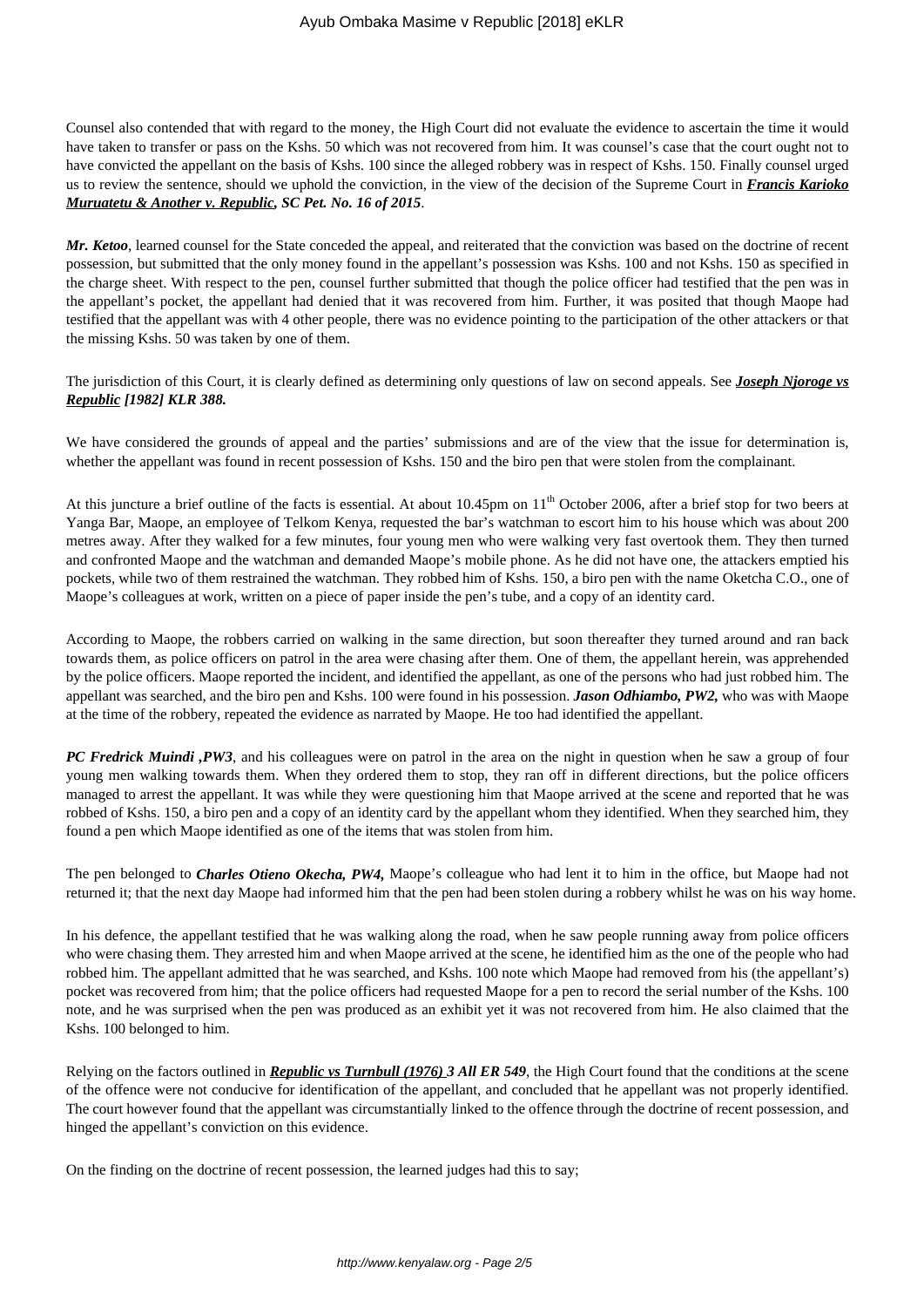*"The learned magistrate did not believe the appellant's explanation of his possession of the stolen items immediately after the offence. The learned trial magistrate opined that the explanation was an afterthought.* 

*We share the opinion with the learned trail magistrate and add that the explanation was so improbable as to be the truth. The appellant was arrested "red-handed" and found with items stolen from the complainant a few minutes or seconds ago. As it were the appellant was in most recent possession of stolen goods. The evidence in support of the fact was not at all or significantly discredited."*

In the case of *Isaac Nanga Kahiga alias Peter Nganga Kahiga v/s Republic, Criminal Appeal No. 272 of 2005* (unreported), the Court delivered itself in these terms:

*"...It is trite law that before a court of law can rely on the doctrine of recent possession as a basis of conviction in a criminal case, the possession must be proved. In other words, there must be positive proof first, that the property was found with the suspect, and secondly that, the property is positively identified as the property of the complainant, thirdly that the property was recently stolen from the complainant. The proof as to time, as has been stated over and over again, will depend on the easiness with which the stolen property can move from one person to another. In order to prove possession, there must be acceptable evidence as to search of the suspect and recovery of the alleged stolen property, and in our view any discredited evidence on the same cannot suffice no matter how many witnesses ........."*

In the case of *Hassan vs Republic (2005) 2 KLR 11*, the court stated that;

# *"Where an accused person is found in possession of recently stolen property in the absence of any reasonable explanation to account for this possession a presumption of fact arises that he is either the thief or a receiver".*

The appellant's case is that he was not found in recent possession of Kshs. 150 and that the biro pen was borrowed by the police officers from Maope to write the serial number of the Kshs. 100 note that was never recovered from him.

When the principles for establishing the doctrine of recent possession are applied to the circumstances of this case, beginning with recovery of Kshs. 100 instead of Kshs. 150, the questions that come to the fore are whether the amount of Kshs. 150 belonged to Maope or to the appellant, and if so, whether the missing Kshs. 50 was easily transferable.

Maope stated that the appellant and three other attackers emptied his pockets and stole his money which was in denominations of Kshs. 100 and Kshs. 50. Jakson Odhiambo, the watchman, confirmed that they were attacked, and Maope's money stolen from him. When the appellant was arrested by PC Muindi, only Kshs 100 was recovered from his pocket which money the appellant claimed belonged to him, and not to Maope.

Despite his explanation, there is nothing either in the cross examination of the prosecution witnesses or in his defence that explained how he came to be in possession of Kshs. 100. Like the trial court and the High Court, we are satisfied that this explanation was an afterthought.

As to the ease of transfer of the missing Kshs. 50, given that the money was in two different denominations, and it was not controverted that that the appellant was accompanied by other robbers, and given the circumstances, it would be a plausible enough explanation that Kshs. 50 could easily have been transferred from the appellant to one of the other attackers, and why it was not recovered in his possession.

Turning to the biro pen, Maope stated that he borrowed it from Okecha C.O, one of his workmates, which is how it came to be in his pocket. Inside the tube of the pen was a piece of paper with the name Okecha C. O written on it. Okecha C.O identified the pen as one he had lent to Maobe who had yet to return it to him. It is this pen that was found in the appellant's possession following the robbery. PC Muindi stated that he recovered the pen from one of the appellant's pockets.

Despite the appellant's defence that one of the police officers requested Maope for a pen so as to write down the serial number of the Kshs. 100 note, this explanation was not put to the prosecution witnesses at any time during the trial. In addition, no other explanation was offered as to how a pen belonging to Okecha C. O was found in his possession.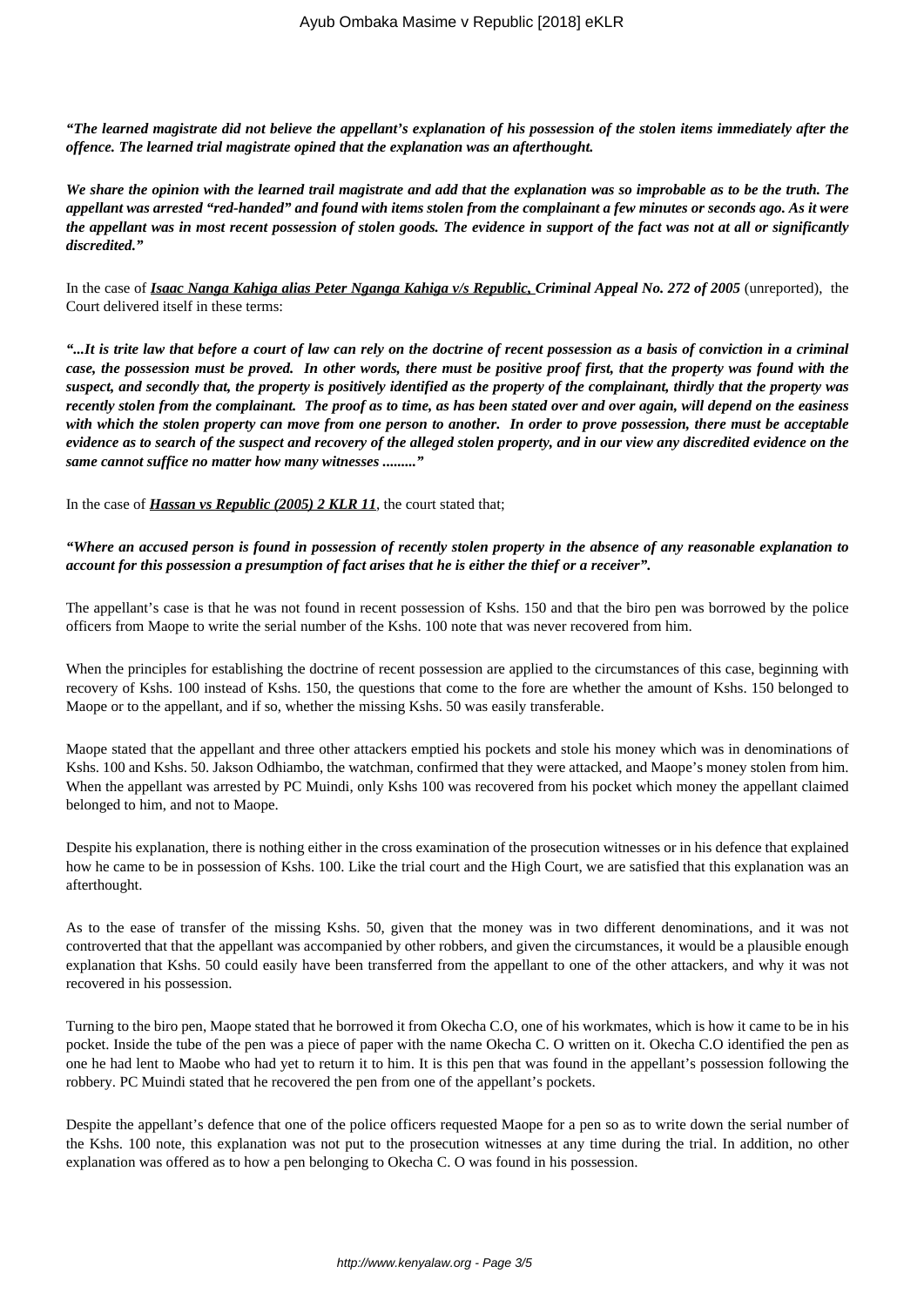Without such explanation, we are satisfied that the appellant was found most recently in possession of Maope's money and pen, and failed to explain how they came to be in his possession. Further, we find that this evidence pointed to the appellant as being one of the robbers who attacked Maope on the night in question.

Following conviction for the offence, the appellant was sentenced to death. And since the delivery of the judgment of the High Court, in the case of *Francis Karioko Muruatetu & Another v. Republic (Supra)* the Supreme Court has found that the mandatory death sentence prescribed for the offence of murder by *section 204* of the *Penal Code* is unconstitutional. The Court explained itself thus;

*"Section 204 of the Penal Code deprives the Court of the use of judicial discretion in a matter of life and death. Such law can only be regarded as harsh, unjust and unfair. The mandatory nature deprives the Courts of their legitimate jurisdiction to exercise discretion not to impose the death sentence in an appropriate case. Where a Court listens to mitigating circumstances but has, nevertheless, to impose a set sentence, the sentence imposed fails to conform to the tenets of fair trial that accrue to accused persons under Article 25 of the Constitution; an absolute right."* 

Though the *Muruatetu case (supra)* was concerned with the interpretation and application of *section 204* of the *Penal Code* on the offence of murder, we consider that the Supreme Court's reasoning may be interpreted and applied in much the same way to the mandatory death sentence specified by *section 296(2)* of the *Penal Code* for robbery with violence.

The appellant was a first offender, and craved for a non custodial sentence during mitigation. He was armed not, but sought to momentarily strangle the complainant in order to rob him. The complainant was not treated for any significant injury, and the items stolen from him were Kshs. 150 and a biro pen.

Whilst sentencing him, the trial magistrate observed that the offence for which he was found guilty did not permit the court any discretionary latitude, and consequently he was sentenced to death. In these circumstances, we are satisfied that the death sentence imposed on the appellant is disproportionate to the circumstances surrounding the offence. The appellant has been incarcerated since 16<sup>th</sup> October 2006, a period of about twelve years.

In sum, the appellant's appeal against conviction hereby fails and is dismissed in its entirety. As regards sentence, we hereby allow the appeal, set aside the sentence of death imposed on the appellant and substitute therefor a sentence of 15 years, with effect from  $16<sup>th</sup>$  October, 2006.

*It is so ordered.*

*Dated and delivered at Kisumu this 7thday of December, 2018.*

**D. K. MUSINGA**

**......................................**

**JUDGE OF APPEAL**

**K. M'INOTI**

**....................................**

**JUDGE OF APPEAL**

**A. K. MURGOR**

**....................................**